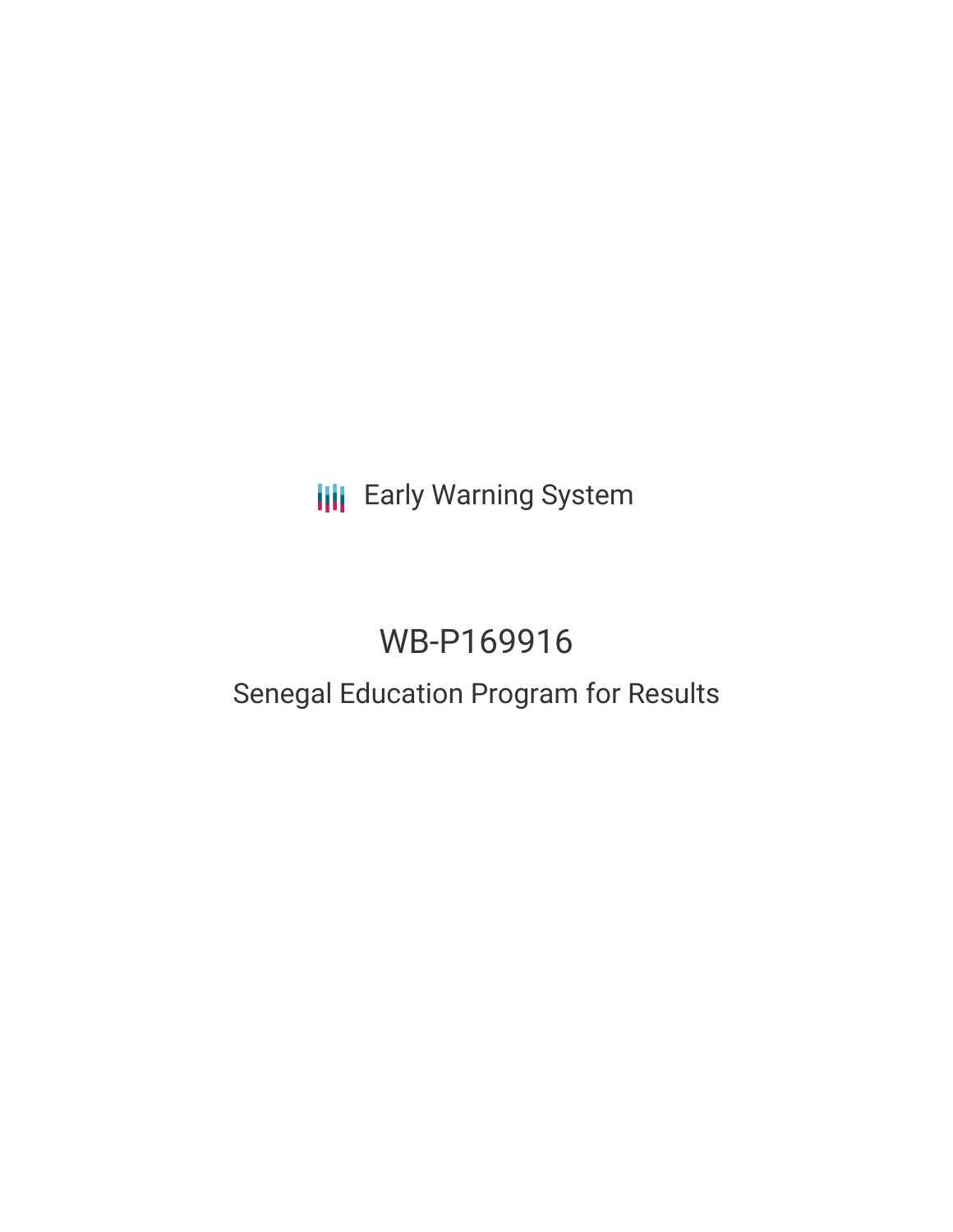

#### **Quick Facts**

| <b>Countries</b>               | Senegal                                  |
|--------------------------------|------------------------------------------|
| <b>Financial Institutions</b>  | World Bank (WB)                          |
| <b>Status</b>                  | Proposed                                 |
| <b>Bank Risk Rating</b>        |                                          |
| <b>Borrower</b>                | Government of Senegal                    |
| <b>Sectors</b>                 | Education and Health, Law and Government |
| <b>Investment Amount (USD)</b> | \$50.00 million                          |
| <b>Project Cost (USD)</b>      | \$55.00 million                          |
|                                |                                          |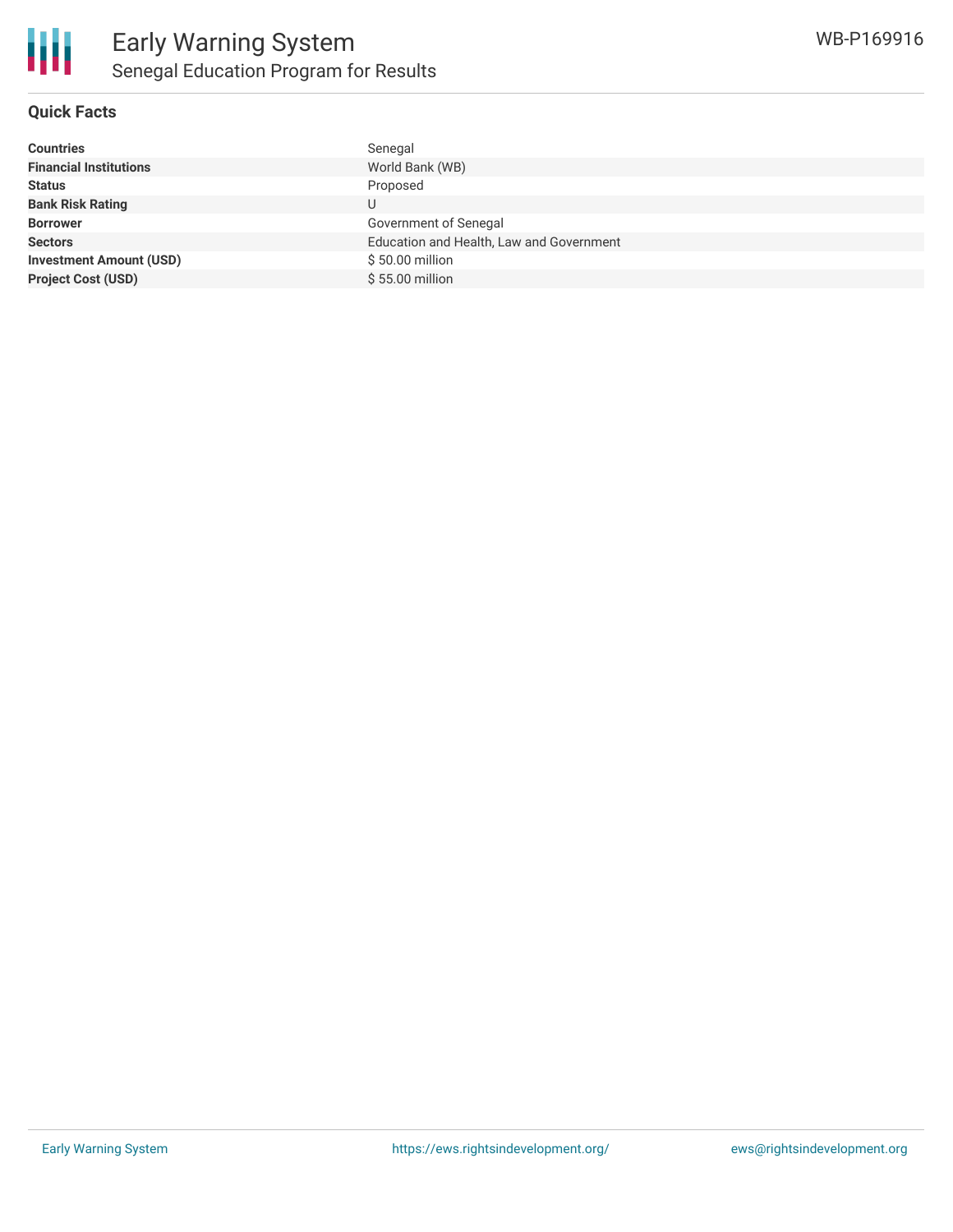

### **Project Description**

Support Government Basic Education Sector Improvement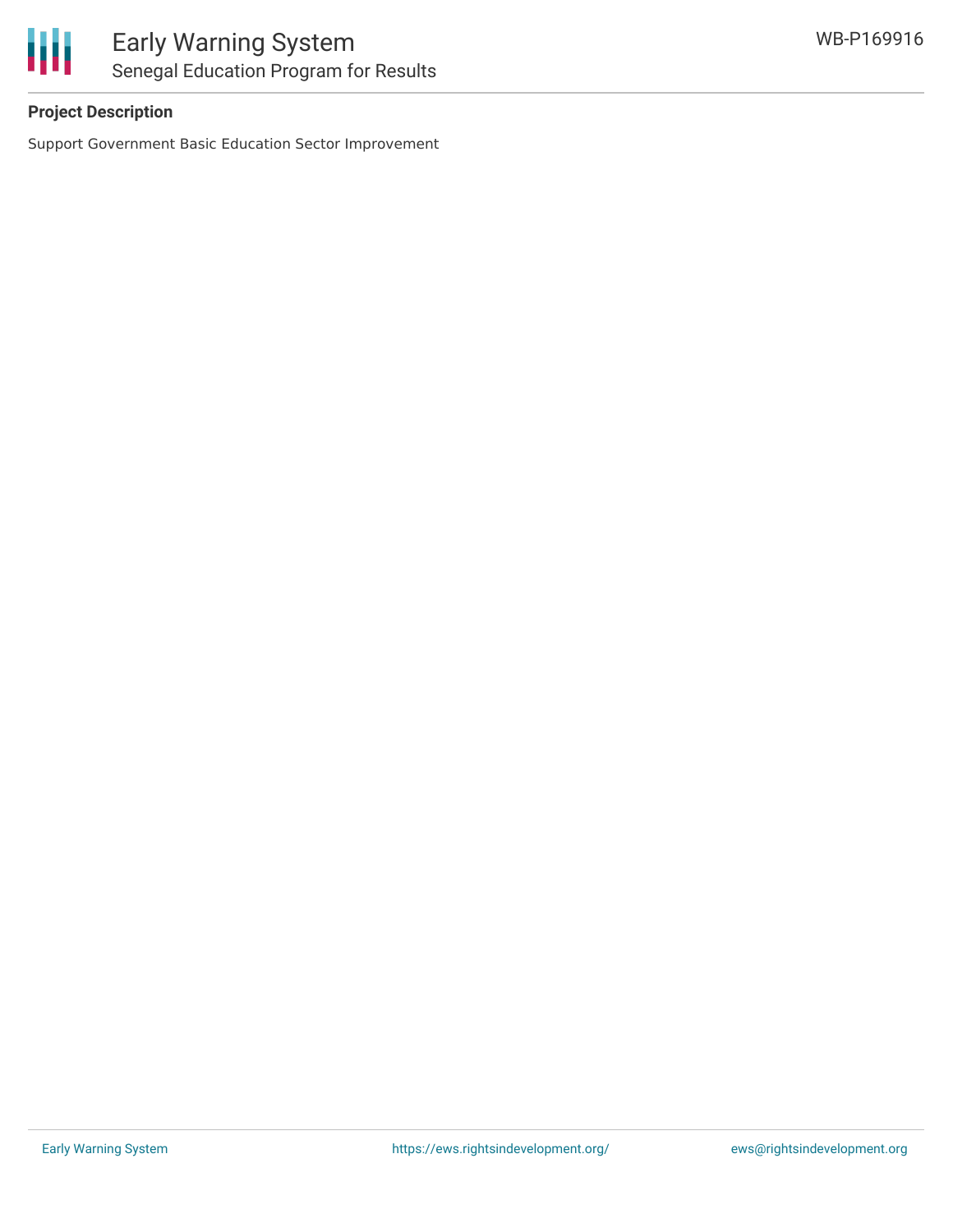

#### **Investment Description**

World Bank (WB)

No investment type available at the time of the snapshot